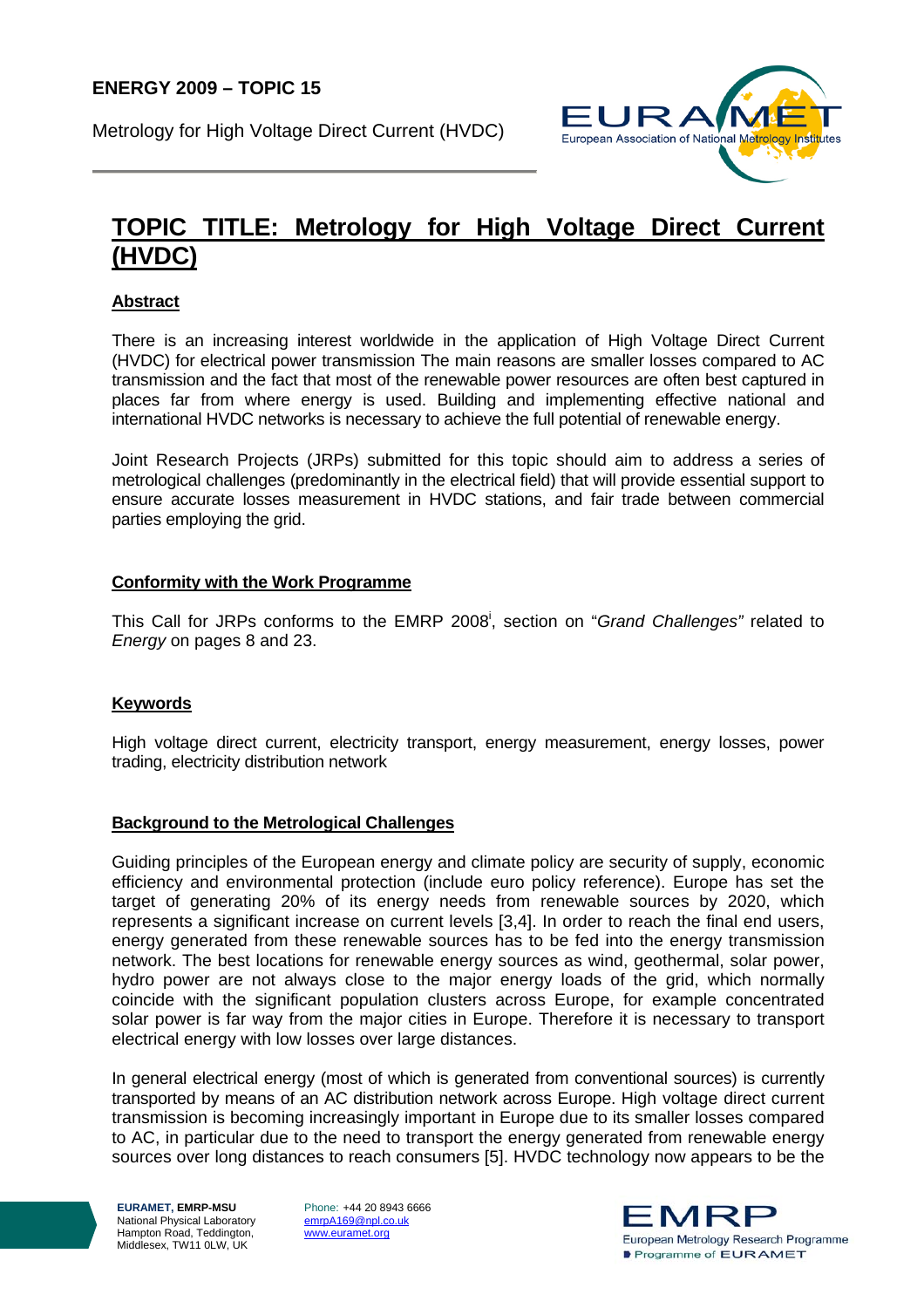only alternative to the AC technology used previously for long distance transmission. Furthermore HVDC transmission technology is being integrated into existing closely meshed AC networks and incorporated into electricity trading. Current development is focusing increasingly on a DC network that is overlaid on top of the AC grid to transport bulk power [3,4]. This results in fewer nodes than in the AC grid and the environmental impact is smaller than for AC overhead lines.

At present, however, technical capability to measure energy flow is limited, whether in a meshed AC network or in a DC network (the voltages of modern HVDC lines are around 600 - 1000 kV DC, whilst the current maximum measurement capability in Europe is limited to 400 kV DC). The measuring systems used to date have an accuracy of 1 %.

Converter stations are used with HVDC to rectify from AC to DC and/or invert from DC to AC such that HVDC links can be incorporated with the existing AC grid system. These converter stations are in practice substantial engineering projects that require huge capital investments. Measuring the losses at converter stations requires measurements to be made of the energy transferred between the AC and DC sides of the converter stations and the energy subsequently transferred to the DC transmission link. The difference between the two figures represents the loss at the converter station. For the converter stations, losses of between 0.8 % and 1.7 % are quoted [4,6], which are difficult to prove in view of the uncertainty of the measurement. In a meshed DC network the power flows must be precisely determined within the nodes and connections to the AC network.

The power lost in the HVDC valves represents a significant amount in the balance of overall power transmission efficiency. Hydro-Québec Research Institute (IREQ) has developed a laboratory scale valve losses measurement method [7], however this method needs to be upgraded to be used in the modern high power HVDC stations and it is also necessary to develop an improved calculation methodology that will give more accurate results. Power losses of the converter valves dissipated during factory tests are not necessarily equal to losses of the valves in service.

There are two areas of application for the measurement of losses incurred in HVDC transmission:

- 1. Measuring the losses at the components used, as an aid to decision-making when expanding the network – also to aid the iterative improvement of designs of these components/valves/solid state systems and hence reducing future system losses.
- 2. Developing a system to measure data for billing and energy flow monitoring purposes when transmitting energy in a meshed AC network and DC network.

Whilst considerably better than AC transmission over long distance, the energy loss in HVDC systems is still a considerable cost in terms of revenue and Green House gas emissions. The total loss of one converter substation of the Voltage Source Converter (VSC) HVDC transmission is about 1.6% of the whole transfer on full load operation and is about 0.2% on no load or standby operation. Around 2/3 of the losses of whole substation derive from converter valves, and the rest from converter transformer, converter reactor and the other equipment [8]. Losses arising during network operation are attributed to network losses and billed via network usage fees. The latter in turn are dependent on the energy transported via the networks. With 50 GW of power to be transported, current HDVC transport losses would be around 2 GW, equating to a cost of about 0.5 billion euros. The comparable figures for AC technology would be higher.

In view of the above, a measuring system needs to be developed to determine the losses between the AC and DC sides of a converter station and over the entire DC transmission path. By specifically measuring the losses in HVDC transmission, it will be possible to accurately determine network losses in transmission and thereby attribute costs as incurred and prevent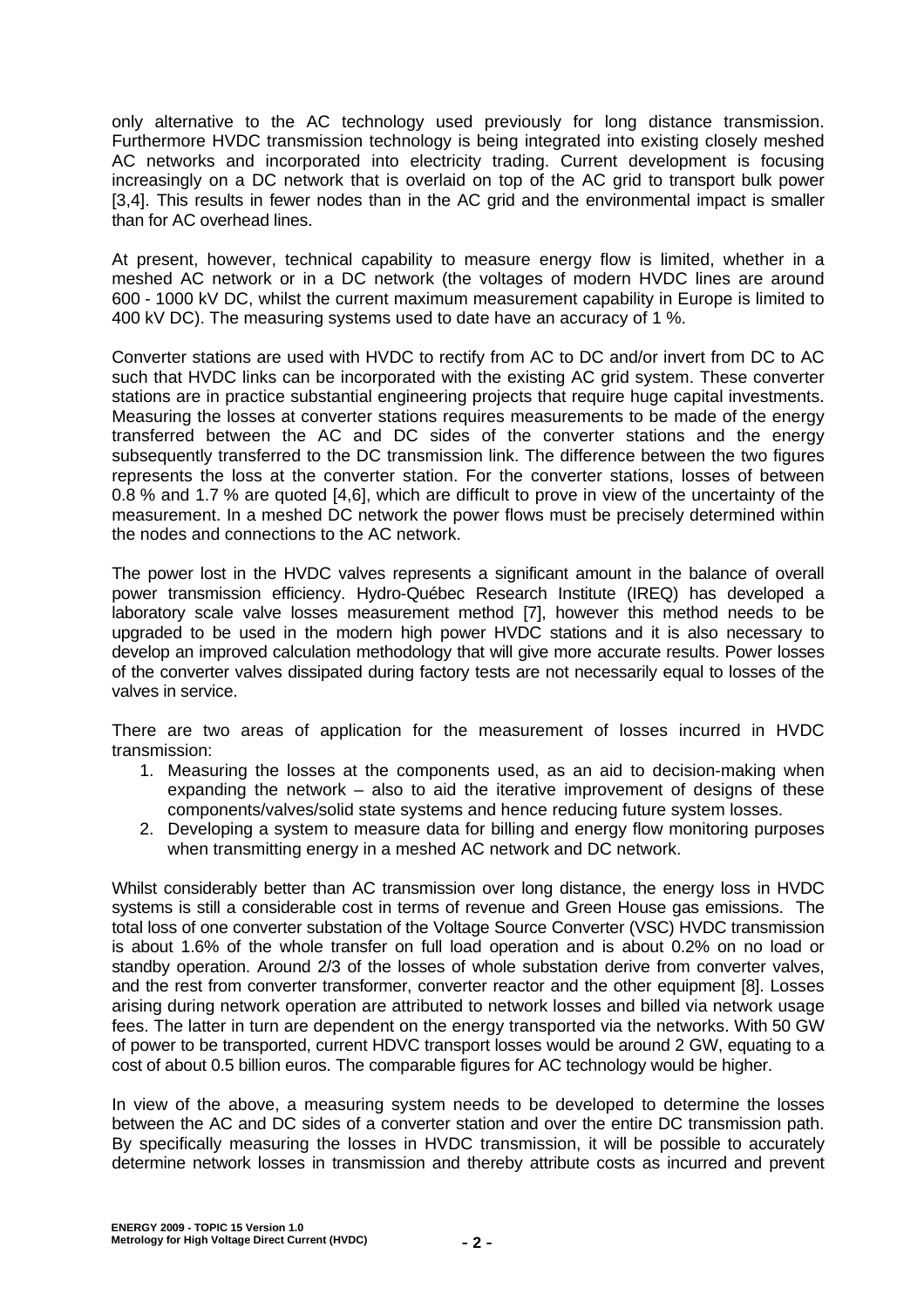improper billing. Reliable and accurate energy measurement in the grid is key for national and European wide trading of electrical energy from renewable sources.

The rectification and inversion of electricity involves power electronic equipment that represents a non-liner load on the electricity system. This gives rise to the generation of harmonics in the grid system. The conversion of DC to AC and the subsequent synchronization to the system frequency can lead to further system distortion. The need to measure and mitigate the power quality associated with HVDC converter systems needs to be developed and implemented.

## **Scientific and Technological Objectives**

Proposers should aim to address all of the stated objectives below. However where this is not feasible (i.e. due to budgetary or scientific / technical constraints) this should be clearly stated in the JRP protocol. The objectives are based around the PRT submissions from various institutes. As experts in the field, JRP proposers should establish the current state of the art, which may lead to amendments to the objectives - these should be justified in the JRP proposal.

The overall scientific and technological objective is to develop crucial metrological capabilities required for successful implementation of HVDC in Europe. Specifically this shall include:

- Development and validation of advanced measurement methods for power losses in HVDC stations and components
- Development of calibration capabilities for bipolar 300 800 kV DC voltage measurements
- Development of on-site calibration capabilities for HVDC voltage dividers and related instruments
- Systems and methods for the measurement of power quality both on the DC and AC side of HVDC converter stations
- Development of metrological methods addressing metering and billing issues

#### **Potential Impact**

Proposals must demonstrate adequate and appropriate participation/links to the "end user" community. This may be through the inclusion of unfunded JRP partners or collaborators, or by including links to industrial/policy advisory committees, standards committees or other bodies. Evidence of support from the "end user" community (eg letters of support) is encouraged.

Where a European Directive is referenced in the proposal, the relevant paragraphs of the Directive identifying the need for the project should be quoted and referenced. It is not sufficient to quote the entire Directive per se as the rationale for the metrology need. Proposals must also clearly link the identified need in the Directive with the expected outputs from the project.

In your JRP submission please detail the impact that your proposed JRP will have on the following Directive of the European Commission:

"Promotion of the use of energy from renewable sources Directive" 2009/28/EC [2]

You should also detail other impacts of your proposed JRP as detailed in the document "Guidance for writing a JRP"